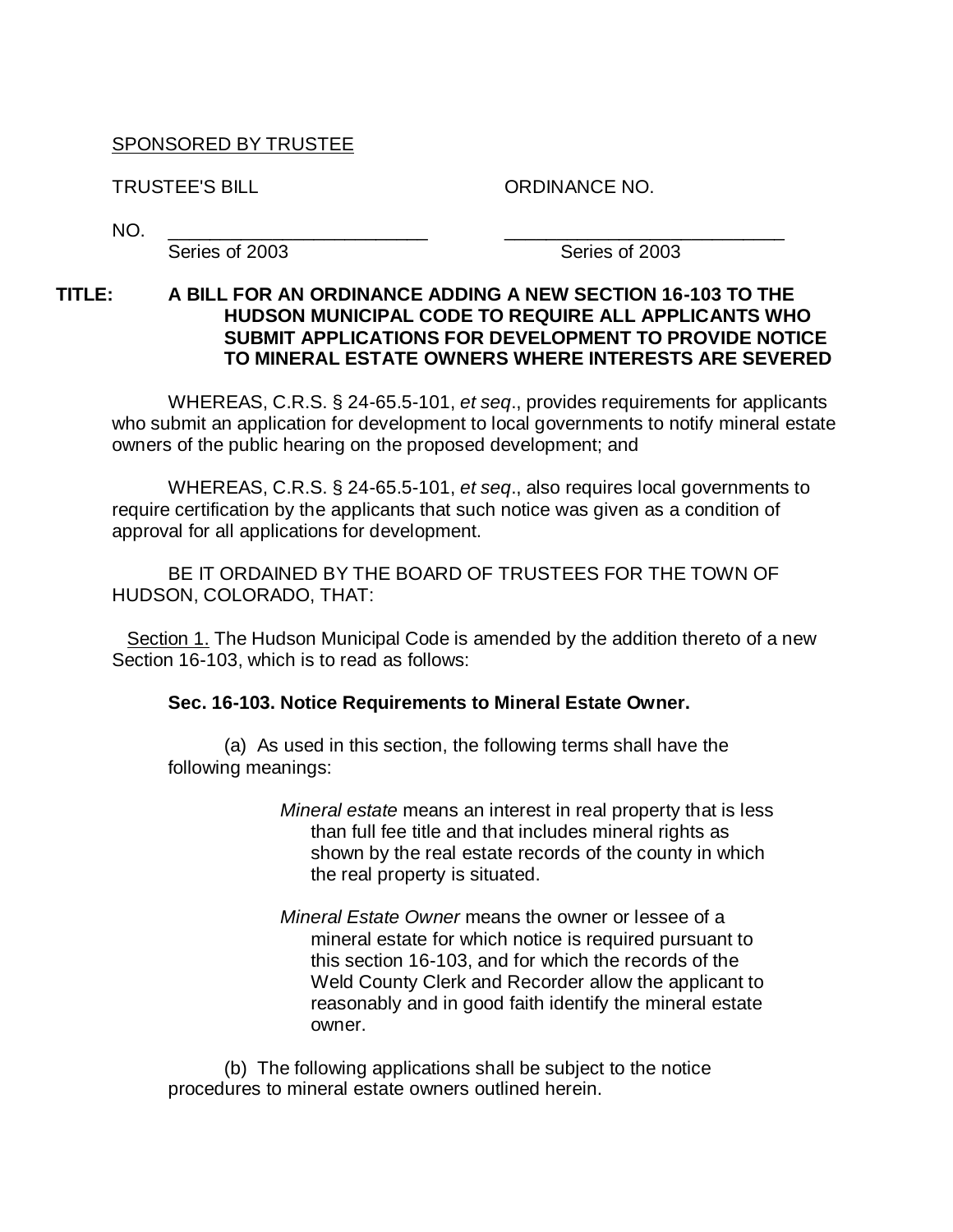Rezoning (amendments to the Official Zoning Map);

Use by special review;

Any amendment to a development guide or development plan;

Minor Developments; and

Sketch plans and preliminary plans for subdivision; provided, however, that if the notice provided for herein was not given for a sketch plan or preliminary plan prior to the enactment of this section 16-103, it shall be required for approval of a final plat; and

Replats.

(c) Notice Requirements. Where the mineral estate is severed from the surface estate, the applicant shall, at least thirty (30) days prior to the date of the scheduled public hearing on the application for development:

- Send notice by first class mail to the mineral estate owner which notice includes the time and place of the first public hearing, the nature of the hearing, the location of the property that is the subject of the hearing, and the name of the applicant;
- Send notice to the Town containing the name and address of the mineral estate owner.
- Certify to the Town, prior to or at the first scheduled public hearing on the application, that proper notice has been provided to the mineral estate owner. Such certification shall consist of a statement indicating compliance with this section, as well as a certificate of mailing, attached to the notice sent to the mineral estate owner, to read as follows:

## CERTIFICATE OF MAILING

The undersigned hereby certifies that on the  $\_\_\_\$  day of  $\_\_\_\,, 20\_\_\,,$  a true and correct copy of the within Notice of Public Hearing was deposited in the U.S. mail, postage prepaid, first class,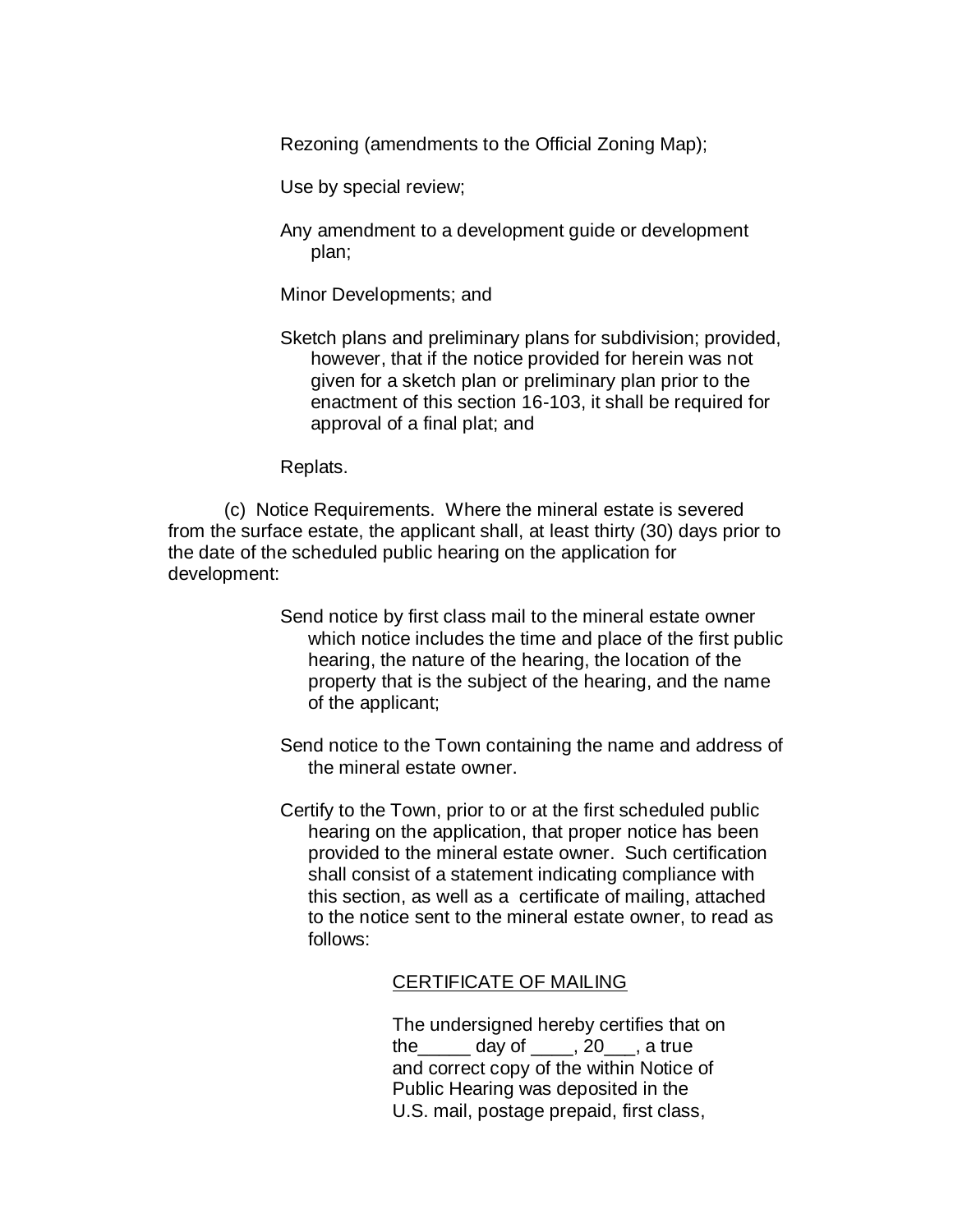addressed as follows:

Mineral Estate Owner [Address]

An applicant's failure to provide a Certificate of Mailing indicating compliance with the notice requirements will result in automatic denial of the application by the Town.

The mineral estate owner may waive the right to notice under this section in writing to the applicant, and receipt of this waiver by the Town shall satisfy the notice requirements contained herein.

Section 2. Safety Clause. The Town Board of Trustees hereby finds, determines, and declares that this ordinance is promulgated under the general police power of the Town of Hudson, that it is promulgated for the health, safety, and welfare of the public, and that this ordinance is necessary for the preservation of health and safety and for the protection of public convenience and welfare. The Board of Trustees further determines that the ordinance bears a rational relation to the proper legislative object sought to be attained.

Section 3. Severability. If any clause, sentence, paragraph, or part of this ordinance or the application thereof to any person or circumstances shall for any reason be adjudged by a court of competent jurisdiction invalid, such judgment shall not affect application to other persons or circumstances.

Section 4. Effective Date. This Ordinance shall become effective thirty (30) days after final publication.

INTRODUCED, READ IN FULL, AND ADOPTED this \_\_\_\_\_ day of \_\_\_\_\_\_\_\_\_\_\_\_\_\_\_\_\_\_\_\_\_\_\_\_\_\_\_\_\_, 2003.

TOWN OF HUDSON, COLORADO

\_\_\_\_\_\_\_\_\_\_\_\_\_\_\_\_\_\_\_\_\_\_\_\_\_\_\_\_\_

ATTEST:

Charles E. Rossi, Mayor

Judy Larson, Town Clerk

\_\_\_\_\_\_\_\_\_\_\_\_\_\_\_\_\_\_\_\_\_\_\_\_\_\_\_\_\_\_\_\_

PASSED ON SECOND AND FINAL READING this day of \_\_\_\_\_\_\_\_\_\_\_\_\_\_\_\_\_, 2003, AND ORDERED PUBLISHED ONCE IN FULL.